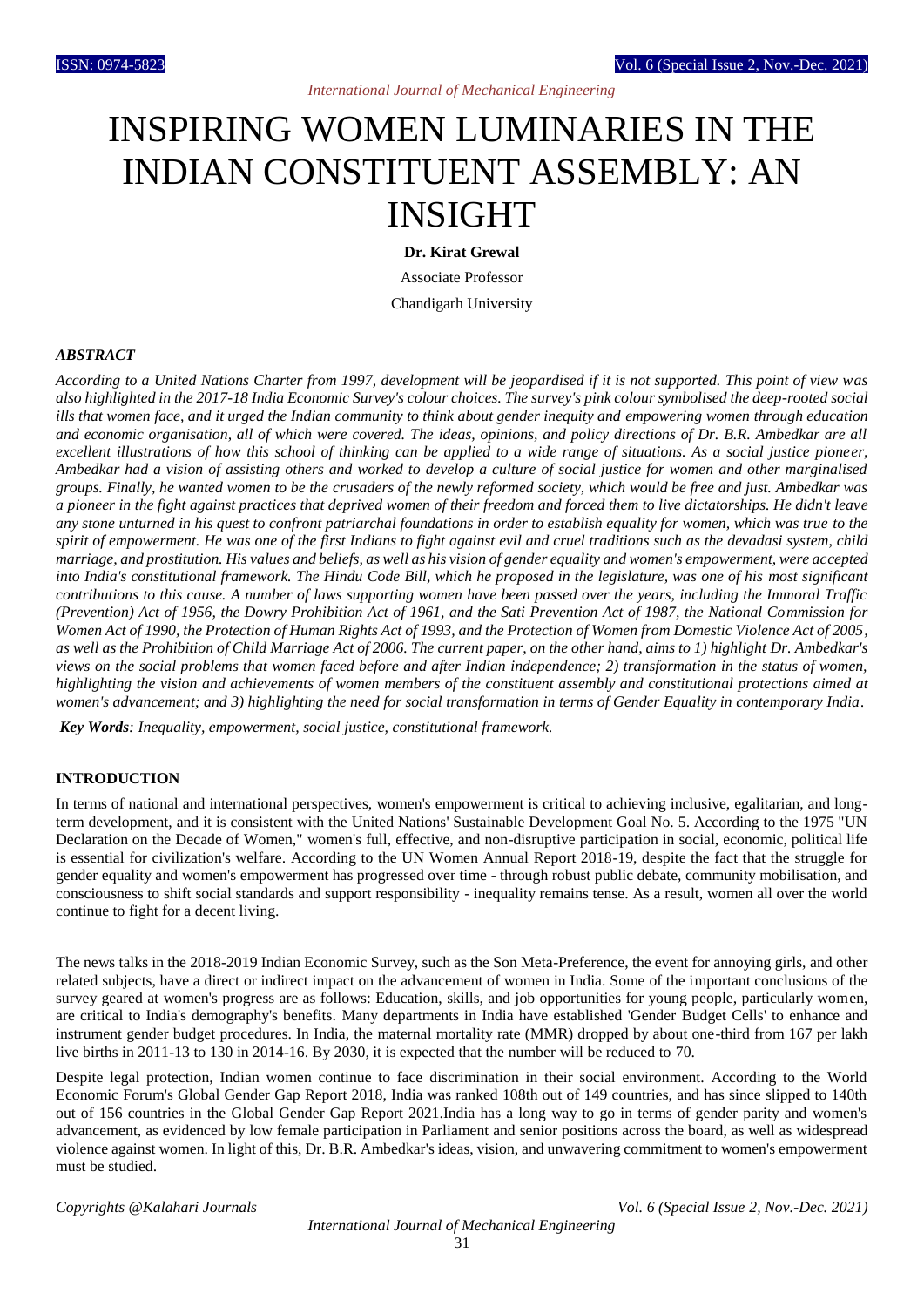Dr. Babasaheb Ambedkar, a distinguished scholar, philosopher, visionary, emancipator, and ardent nationalist, is widely regarded as the primary architect of the Indian constitution. For the millions of Indian women who had been depressed, mistreated, and exploited by patriarchal culture, he was a glimmer of hope. Throughout his life as a social justice pioneer, he was dedicated to the emancipation of women. He was a reformer who played a key role in reducing the barriers that prevented Indian society in general, and women in particular, from realizing their full potential (Das, 2015). According to Dr. Ambedkar, empowerment is the process of improving an individual's or society's social, political, spiritual, or economic strength via education and training. Women's empowerment and self-sufficiency are essential goals in and of themselves, as well as a need for achieving sustainable societal growth, in terms of their economic, social, political, and health status. It's a multi-faceted, complicated, and multi-dimensional concept with various permutations. (Gunjal,2012).

Ambedkar was a strong supporter of women's independence. He claims that the primary reasons for women's sadness in India can be traced back to so-called Hindu holy scriptures such as the Manusmriti, the Atharva Vedas, and a plethora of other texts in his thesis "The Rise and Fall of Hindu Women." Although Manusmriti is regarded as the most important of these religious scriptures, it divides people into social classes and advocates injustice between men and women (Narake et al., 2014). Women were the victims of a brutal caste-based and hierarchically constructed social order, according to Ambedkar. Dr. Ambedkar criticises Manu's portrayal of women in his articles "The Women and the Counter Revolution" and "The Riddle of Women." On the status of Indian women, he emphasises the importance of Manu's commandments in establishing Hindu attitudes and viewpoints toward women, which are sustained and kept Hindu personal norms based on Brahminic Shastras (Brahminic scriptures), caste, and endogamy (Mandal, 2011).

According to Ambedkar's other essay, "Castes in India: its mechanism, inception, and spread," published in 1997, women were mistreated by the imposition of widowhood, sati, and early marriages. (Kapoor et al., 1997). As a result of a range of harmful practises in civilization, including as the purdah system, the sati system, child marriages, female infanticide, and so on, women were deprived of their rudimentary important and human rights.

# **PRE-INDEPENDENT INDIA AND QUESTION OF GENDER EQUALITY**

To understand Ambedkar's impact on women's emancipation, we must peep into the history of women's rights from the Vedic era to the British Raj. During ancient times, it was thought that "Women's status began to deteriorate in the later Vedic era, when many traditional values were imposed on them, and women were denied privileges and expected to submit to their male superiors.

Dr. Ambedkar's first priority during his social drives in the 1920s was women's emancipation. He began a crusade in opposition to Hinduism in 1920, and in 1927, he published the fortnightly journals Mook Nayak and Bahiskrit Bharat, both of which were critical of Hinduism. In his fortnightly journals, Ambedkar advocated for gender equality and the importance of education, while also drawing attention to the difficulties faced by the women .Dr. Ambedkar believed that education was the most important factor in achieving women's self-respect and authorisation; as he put it, "We can forego the material benefits of civilization, but we cannot forego our rights and opportunities to the fullest extent possible, because education is the greatest material benefit" (Mandal: 2011).

Women took an active role in Ambedkar's activities, and they gained the confidence to speak out on a variety of topics in a variety of places. Females not only marched in the parade from the meeting site to the Chavdar Pond during the important Mahad Satyagraha of 1927, but they also "participated in the deliberations of the subject committee meetings in passing resolutions about the claim for equal human rights."

## **TOWARDS WOMEN'S EMPOWERMENT: POST-INDEPENDENCE INDIA**

Dr. Ambedkar advocated for the rights and advantages of women during the various debates that took place within the Constituent Assembly after India gained independence in 1947. Equal rights and chances are provided to males and females in the political, economic, and social arenas as part of the final constitutional text. Article 15 of the Constitution prohibits discrimination on the basis of gender.

Ambedkar made a well-known and revolutionary contribution to the development of independent India, as well as to the equal treatment of women in Indian civilisation, with the Hindu Code Bill, a significant piece of legislation that granted Indian women a slew of privileges. According to Ambedkar, human rights and self-respect were more important to him than any religion customs or traditions (Bhushan: 2007).

According to Ambedkar, the project's purpose was to "codify and revise different areas of Hindu law," and it was a vital first step towards the formation of a Civil Code in order to achieve his vision of uniformity "in 2014; (Narake: 2014). Ambedkar gave a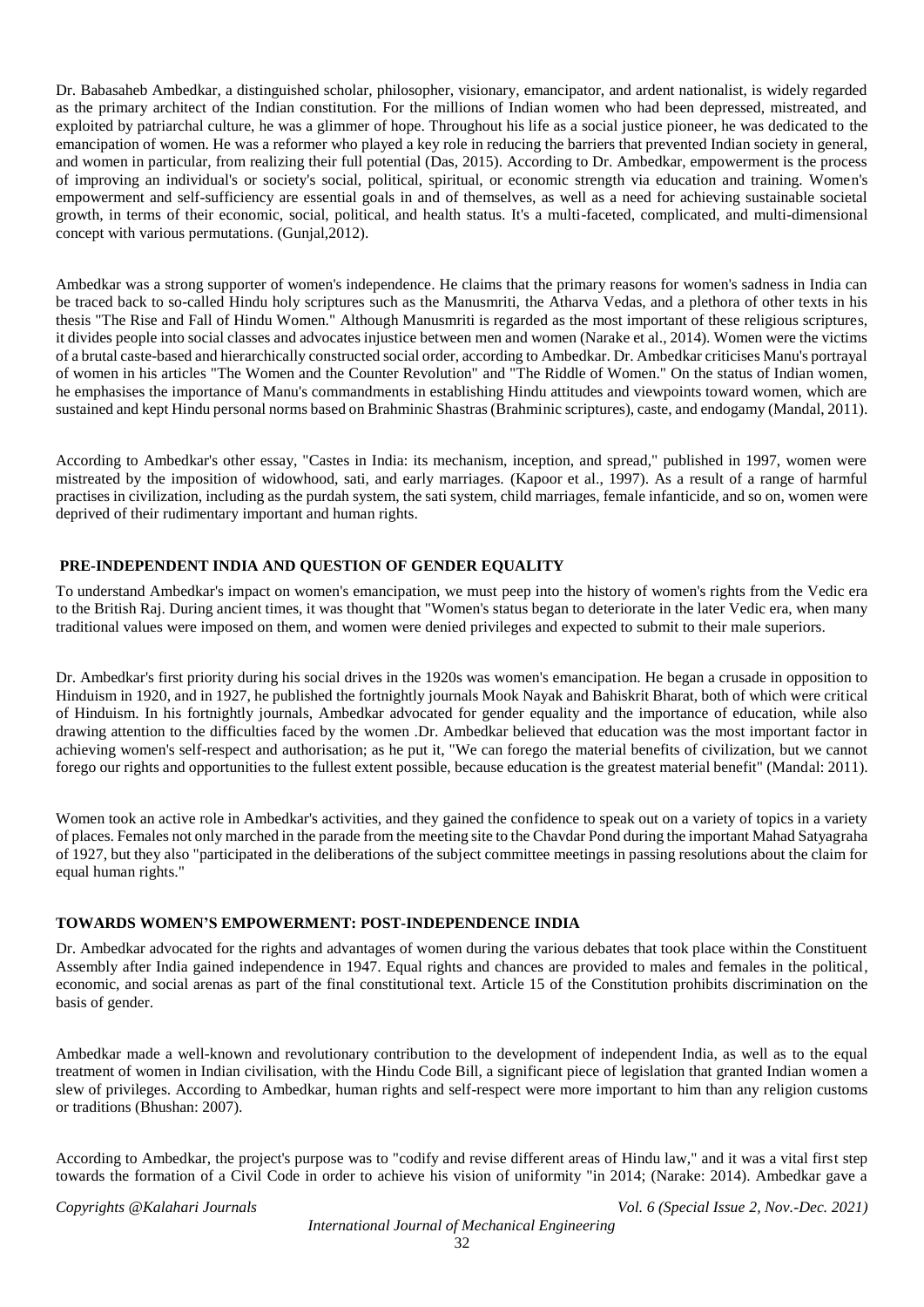speech at a conference organised by the Belgaum District Branch of the Scheduled Castes Federation on December 26, 1950, during which he also declared that, "The Bill's main goal was to eliminate a legal barrier to women's advancement in the workplace and society.

Most members of Congress, as well as caste Hindu leaders and intellectuals, were outspoken in their opposition to the legislation, which they saw as an attempt to undermine Hinduism's sacredness as a result of the move. Some Hindus viewed the Bill as an intrusion into the religious affairs of the Hindu community and outright rejected it (Keer, 1987)

After Ambedkar's death in 1956, other activists continued Ambedkar's campaign for women's emancipation, and it was through the speeches of Dalit and Bahujan women campaigners like Shantabbai Dani, Babytai Kamble, and Urmila Pawar, among others, that Ambedkar's goals of a just and equal society were carried on and nourished. Shanta bai Dani considered inequality to be the most significant basis of shame.

Gender injustice and violence are issues that cannot be considered in isolation in today's world, and the issue of caste discrimination and its impact on gender justice, or vice versa, is difficult to comprehend. Rege's (2013) work has played a critical role in this regard . According to Gupte (2013), "caste honour is predominantly oriented on the behaviour of women," and according to Welchman and Hossain (2005), "caste honour is vested in male (family and/or conjugal) authority over women, specifically women's sexual conduct: actual, suspected, or potential" (p. 4).

The current discourse on public policy making in the areas of gender justice and the prevention of gendered violence is largely based on a top-down approach to problem solving. The Dowry Prohibition Act (1961), Amendments to the Indian Penal Code, 1862 (1986), Indecent Representation of Women (Prohibition and Regulation) Act (1986), and Child Labour (Prohibition and Regulation) Act (1986) are some of the legal enactments made in the post-independence era. The National Crime Records Bureau (NCRB) collected data in 2016 to determine the level of crime against women in the country. The most common type of crime against women was 'Cruelty by Husband or His Relatives' (29.2%), followed by 'Assault on Women with Intent to Outrage her Modesty' (25.0%), 'Kidnapping & Abduction of Women' (22.2%), and 'Rape' (11.8%).

Gender imbalance in the provision of equitable admission and schooling to our girl children is a significant barrier to their attainment of a meaningful existence, and India still has a long way to go in addressing inequality, despite several high-profile initiatives launched by successive governments. According to World Bank estimates, less than two-thirds of females in low-income countries like India complete basic education, and only a quarter of male's complete basic education (World Bank 2018).

## **WOMEN VISIONARIES IN THE INDIAN CONSTITUENT ASSEMBLY: SOME REFLECTIONS**

In 1925, Mahatma Gandhi said that "We will not be able to achieve anything as long as women do not enter public life and purify it... "The role women played in the independence fight should be written in gold letters," he said a few years ago.

Women MPs played a key role in guiding the Constituent Assembly, and as a result, they influenced the shape and future of the Indian Constitution significantly. This extends beyond the actual liberation movement. Despite the Mahatma's wish for them to be remembered in "golden letters," Indian antiquity has been unkind to women who have stood out for their rights. Most women who served in the Indian Constituent Assembly have been stonewashed from public consciousness, rather than being honoured in "golden letters."

It's vital to gain an insight into the vision and achievements of women members of the Constituent Assembly who contributed skilfully and significantly to the making of the Indian Constitution and Republic. The fifteen women members indeed visionaries in their own unique way were Ammu Swaminathan, Dakshayani Velayudhan, Rajkumari Amrit Kaur, Durgabhai Deshmukh, Hansa Jivraj Mehta, Kamla Chaudhary, Leela Roy, Malati Chaudhary, Renuka Ray, Purnima Banerjee, Sarojini Naidu, Sucheta Kriplani, Vijay Lakshmi Pandit, Anne Mascarene.

## 1.Ammu Swaminathan

In Anakkara, Palghat district, Kerala, Ammu Swaminathan was born into so called upper caste Hindu family. Her name figures among the founders of the Women's India Association in Madras (1917) with Annie Besant, Margaret Cousins, Malathi Patwardhan, Mrs Dadabhoy, and Mrs Ambujammal. Further, she was elected to the Constituent Assembly from the Madras Constituency in 1946.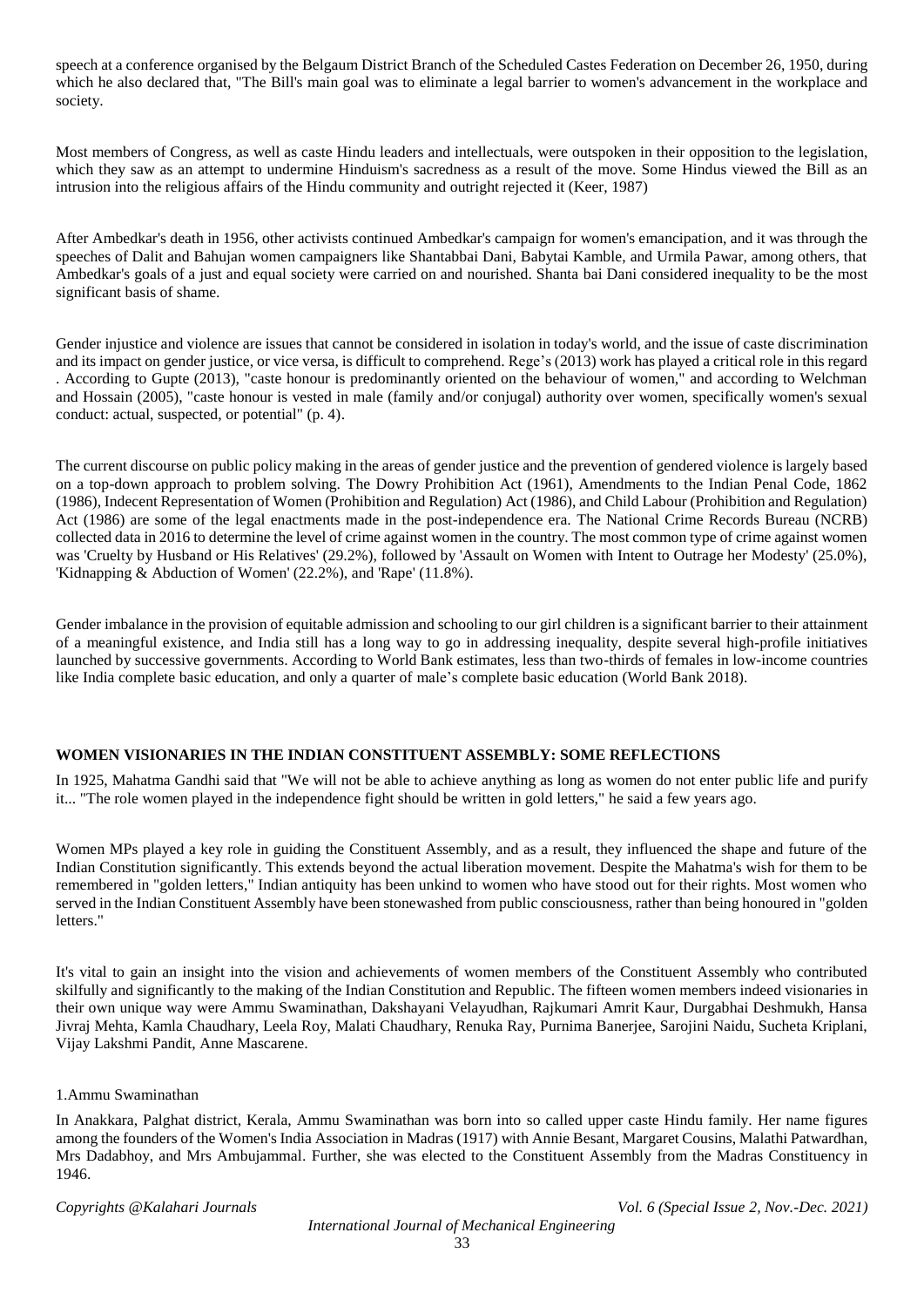"People outside have been arguing that India did not grant equal rights to her women," an upbeat and confident Ammu said during the deliberation on Dr B R Ambedkar's motion to pass the draught Constitution on November 24, 1949. It can be said that when the Indian people drafted their Constitution, they gave women the same rights as the rest of the country's citizens."

Subsequently, she was elected to the Lok Sabha and Rajya Sabha in 1952 and in 1954 respectively. Ammu became the Vice President of the Federation of Film Societies in 1959, with Satyajit Ray as the President. She also served on the Bharat Scouts and Guides and the Censor Board from 1960 to 1965.

# 2. Dakshayani Velayudhan

Dakshayani Velayudhan was born on the island of Bolgatty near Cochin on July 4, 1912. She belonged to Pulaya community, which was severely discriminated against. She was among the first generation of Pulaya women to be educated. She was considered the representative of the Depressed Classes (as they were known at the time). Dakshayani was nominated to the *Cochin Legislative Council* by the State Government in 1945. In 1946, she became the first and only Dalit woman elected to the Constituent Assembly. During the Constituent Assembly debates, Dakshayani supported B R Ambedkar on a number of issues concerning the Scheduled Caste community. She was a member of the assembly and the transitional parliament from 1946 until 1952.

# 3. Begum Aizaz Rasul

She was born into the Malerkotla royal family and married Nawab Aizaz Rasul, a young landowner.

Begum and her husband became members of the Muslim League and started electoral politics when the Government of India Act 1935 was passed. She was elected to the U.P. in the 1937 elections. Her statements indicated that she was not only informed about the law, but also about the constitutions of other countries. She was the only Muslim woman member of the Constituent Assembly. She proposed and advanced a number of changes on important issues, including the need for ministers to serve for a long time in order to do meaningful work. As a result, with a single non-transferable vote, she favoured the Swiss system. She supported India's Commonwealth admission, despite opposition from many Commonwealth countries.

The Muslim League in India was disbanded in 1950, and Begum Aizaz Rasul joined the Congress party. She was elected to the Rajya Sabha in 1952. She was a member of the Uttar Pradesh Legislative Assembly from 1969 to 1990. She served as Minister of Social Welfare and Minorities from 1969 until 1971. Her devotion to social work earned her the Padma Bhushan award in 2000.

## 4. Durgabai Deshmukh

Born on July 15, 1909, in Rajahmundry, Durgabai Deshmukh joined the Non-Cooperation Movement when she was twelve years old, and in May 1930, she joined the Salt Satyagraha movement in Madras with Andhra Kesari T. Prakasam. She founded the Andhra Mahila Sabha in 1936, which grew into a major educational and social welfare organisation in Madras within a decade. She was the Chairwoman of the Major Social Welfare Board, the National Council for Women's Education, and the National Committee for Girls' and Women's Education, among other central institutions. She served on the Planning Commission and as a member of Parliament. She was also a member of the New Delhi-based Andhra Educational Society. Durgabai received India's fourth Nehru Literary Award in 1971 for her remarkable contribution to literacy advancement. She received the Padma Vibhushan award in 1975.

As a student and practising lawyer at the time of the assembly debates, Durgabai's ideas reflected the need for judicial independence, the procedure of appointing the governor and judges in provincial high courts, and the construction of additional high courts in new states. She also recommended lowering the age for a seat in the Council of States from 35 to 30 years old, as well as ensuring that "Every judge shall be a citizen of the union of India."

## 5. Hansa Jivraj Mehta

Hansa Mehta was born on July 3, 1897, to the Dewan of Baroda Manubhai Nandshankar Mehta. She was a student of journalism and sociology in England. She was an educator, a writer as well as a reformer and social crusader. She had several books and translations to her credit, including Gulliver's Travels. In 1926, she was elected to the Bombay Schools Committee, and in 1945– 46, she was chosen president of the All- India Women's Conference.

She proposed a Charter of Women's Rights in her Presidential Address at the All-India Women's Conference in Hyderabad. From 1945 to 1960, she held many positions in India, including Vice-Chancellor of SNDT Women's University, member of the All India Secondary Board of Education, president of the Inter-University Board of India, and vice-chancellor of Maharaja Sayajirao University of Baroda.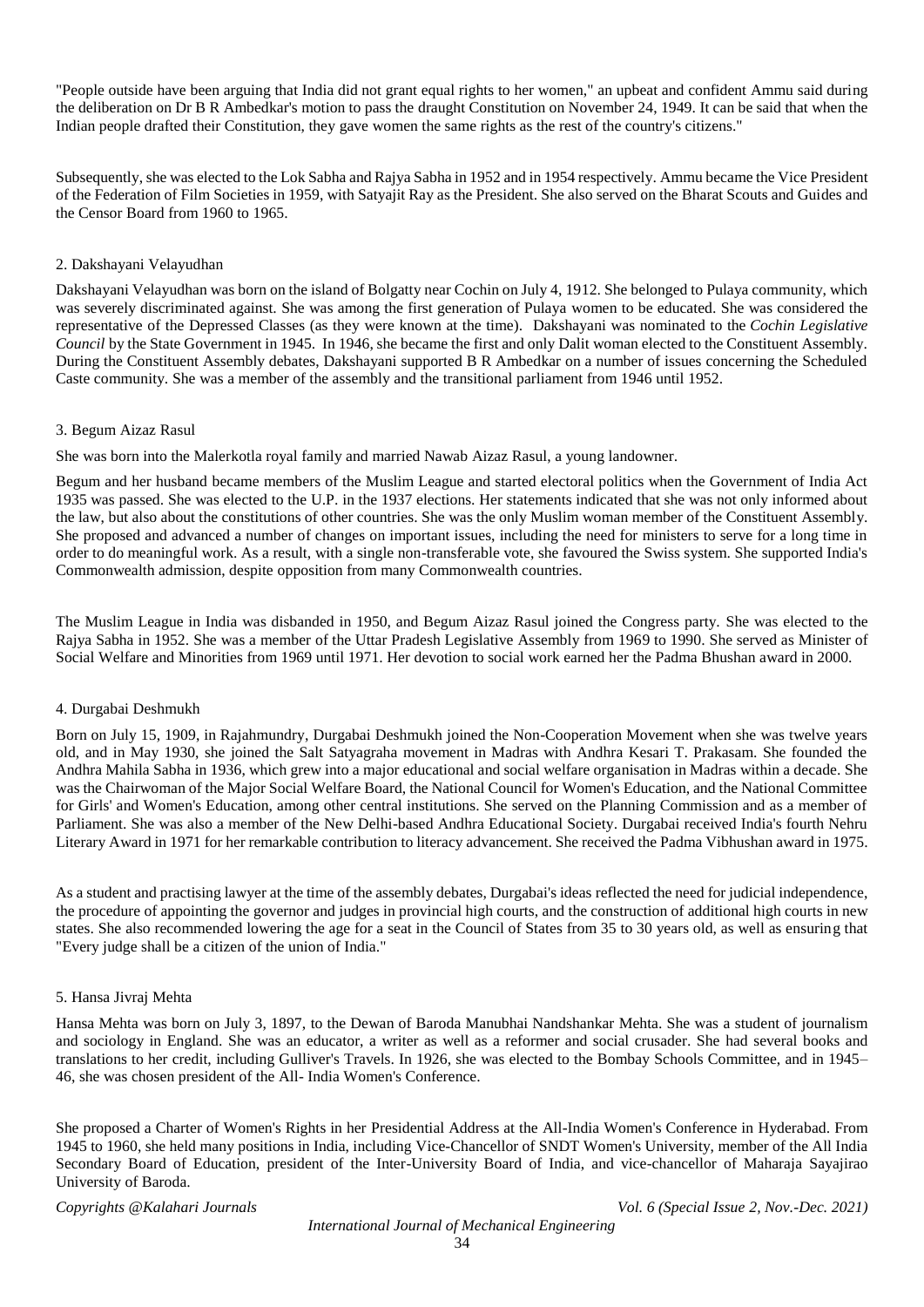Her initiative to make the UCC a justiciable feature of the constitution was Mehta's most important contribution to the debates in the Constituent Assembly. Members of the fundamental rights sub-committee, Rajkumari Amrit Kaur, Ambedkar, and Manoo Masani, saw the UCC as part of the state's responsibility in establishing a united Indian identity over different religious identities.

#### 6.Kamla Chaudhary

Kamla Chaudhary was born into a rich Lucknow family, but she still had to struggle to pursue her studies. A nationalist, she became an active participant in Gandhi's 1930 Civil Disobedience Movement. She was Vice-President of the All-India Congress Committee in its fifty-fourth session and was elected to the Lok Sabha in the late 1970s. Chaudhary was also a well-known fiction writer, with most of her stories focusing on women's inner lives or India's modernization.

#### 7. Leela Roy

Leela Roy was born in the Assam town of Goalpara in October of 1900. Her father, a deputy magistrate, was a supporter of the Nationalist Movement. She received her bachelor's degree from Bethune College in 1921 and went on to work as the assistant secretary of the All-Bengal Women's Suffrage Committee, wherein she organised meetings to demand women's rights. She started the Dipali Sangha with her friends in 1923, and developed schools that became centres of political discussion, with notable leaders participating. In 1926, the Chhatri Sangha, a women's student organisation in Dacca and Kolkata, was created. She was a driving force behind the formation of the Dacca Mahila Satyagraha Sangha, which was involved in the anti-salt tax struggle. She became the editor of the Jayashree periodical, which received Rabindranath Tagore's endorsement.

She joined the Congress in 1937 and created the Bengal Provincial Congress Women's Organization the following year. She became a member of Subash Chandra Bose's women's subcommittee, and when Bose was imprisoned in 1940, she was appointed editor of the Forward Bloc Weekly. Before departing India, Netaji entrusted Leela Roy and her husband with entire control of the party's affairs. She formed the Jatiya Mahila Sanghati, a West Bengal-based women's organisation, in 1947. She became chairwoman of the new party formed by the merger of the Forward Bloc (Subhasist) and the Praja Socialist Party in 1960, although she was dissatisfied with its performance.

#### 8. Malati Choudhury

Malati Choudhury was born in a prominent East Bengal family (now Bangladesh) in 1904. Malati Choudhury was sent to Santiniketan at the age of 16 in 1921, where she was admitted to Viswa-Bharati. She married Nabakrushna Choudhuri, who eventually became the Chief Minister of Odisha, and moved to Odisha in 1927. During the Salt Satyagraha, Malati Choudhury joined the Indian National Congress with her husband and took part in the struggle. To establish a favourable climate for Satyagraha, they educated and communicated with the people.

She and her husband founded Utkal Congress Samajvadi Karmi Sangh in 1933, which later became the Orissa Provincial Branch of the All-India Congress Socialist Party. In 1934, she travelled to Orissa with Gandhiji on his renowned "padayatra." She founded various organisations in Odisha, including the Bajiraut Chhatravas, to help vulnerable populations. She was imprisoned after protesting against Indira Gandhi's declaration of Emergency.

#### 9. Purnima Banerjee

Purnima Banerjee, a Bengali, was the secretary of the Indian National Congress's Allahabad branch in Uttar Pradesh. She was detained for her role in the Satyagraha and Quit India Fight. She represented one of a radical network of women from Uttar Pradesh who stood at the vanguard of the liberation movement in the late 1930s and 1940s. Purnima Banerjee's staunch dedication to a socialist worldview was one of the most outstanding parts of her statements in the Constituent Assembly. She was in charge of engaging and organising labour unions, kisan gatherings, and efforts to increase rural engagement as the city committee's secretary.

#### 10. Rajkumari Amrit Kaur

Amrit Kaur was born in Lucknow, Uttar Pradesh, on February 2, 1889. She was India's first Minister of Health, a position she held for ten years. She was educated at the Sherborne School for Girls in Dorset, England, as the daughter of Harnam Singh, the erstwhile Maharaja of Kapurthala, but gave it all up to become Mahatma Gandhi's secretary for 16 years. She founded the All India Institute of Medical Sciences (AIIMS) and fought for its independence.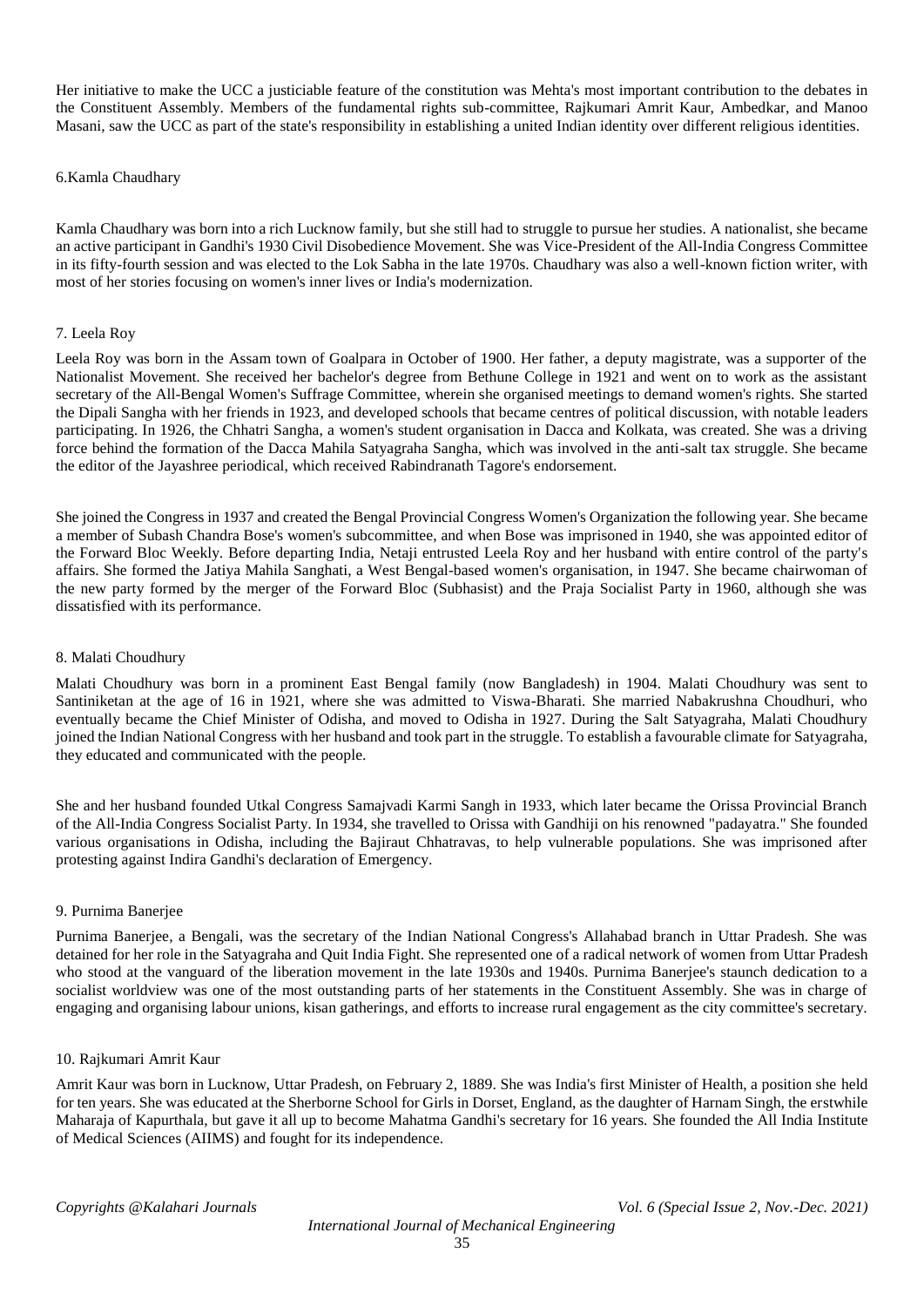She was a strong supporter of women's education, sports involvement, and health care. She founded the Tuberculosis Association of India and the Central Leprosy and Research Institute, as well as served as Vice- Chairperson of the League of Red Cross Societies' Board of Governors and head of the St John's Ambulance Society's executive committee. The New York Times described her as "a princess in her nation's service" when she died in 1964.

# 11. Renuka Ray

Renuka Ray was the daughter of ICS officer Satish Chandra Mukherjee and social worker Charulata Mukherjee, a member of the All-India Women's Conference (AIWC). Renuka spent some time as a child in London, where she received her BA from the London School of Economics. She filed a document titled 'Legal Disabilities of Women in India; A Plea for a Commission of Enquiry' in 1934 as the AIWC's legal secretary. This expressed the AIWC's dissatisfaction with the Sharda Bill's treatment and their commitment to a legal review of women's legal status in India. Renuka argued for a uniform personal law code, claiming that Indian women's position was one of the world's most inequitable.

She served in the Central Legislative Assembly, the Constituent Assembly, and the Provisional Parliament from 1943 to 1946. Despite the fact that equality was already mentioned in fundamental rights, she agreed with another member that an express clause stating that social laws of marriage and inheritance should not be subject to any disabilities based on caste or sex should be included.

She was the Minister for Relief and Rehabilitation in the West Bengal Legislative Assembly from 1952 to 1957. She served in the Lok Sabha as a member of the Malda constituency in 1957 and 1962. She also served on the Planning Commission and the governing body of Visva Bharati University at Shanti Niketan, and was President of the AIWC in 1952. She founded the Women's Coordinating Council and the All-Bengal Women's Union.

## 12. Sarojini Naidu

Sarojini Naidu was born in Hyderabad, India, on February 13, 1879. She was the first Indian woman to serve as President of the Indian National Congress in pre- independence India and as a State Governor in post-independence India. She is referred to as "India's Nightingale." Sarojini Naidu was likewise a literary prodigy, having been elected a fellow of the Royal Society of Literature in 1914.

She went to King's College in London and then to Girton College in Cambridge. She joined India's Congress movement and Mahatma Gandhi's Non-cooperation Movement after some experience in the suffragist fight in England. In 1924, she travelled to Africa on behalf of Indians there, and in 1928–29, she lectured on the Congress movement in North America. Back in India, she had to face imprisonment three times (1930, 1932, and 1942–43) owing to her nationalist and so-called anti-British activities. She proactively participated and subsequently led Dharsana Satyagraha. In 1931, she joined Gandhi to London for the Round Table Conference's second session which turned out unsatisfactory in terms of its outcome.

# 13. Sucheta Kripalani

Sucheta Kriplani was born in Ambala, Haryana, in the year 1908. Her contribution in the 1942 Quit India Movement is particularly well remembered. Kripalani also founded the Congress party's women's wing in 1940. After independence, Kripalani served as an MP in New Delhi and later as the state government of Uttar Pradesh's Minister of Labour, Community Development, and Industry. She succeeded Chandra Bhanu Gupta as Chief Minister of Uttar Pradesh, a position she held until 1967. She was the country's first female Chief Minister.

## 14. Vijaya Lakshmi Pandit

Vijaya Lakshmi Pandit was the sister of India's first Prime Minister, Jawaharlal Nehru, and was born on August 18, 1900, in Allahabad. In 1932-1933, 1940, and 1942-1943, she was imprisoned by the British.

Pandit's long political career began when she was elected to the Allahabad Municipal Board. She was elected to the Assembly of the United Provinces in 1936 and appointed minister of local self-government and public health in 1937, making her the first Indian woman in pre independent India to hold a cabinet position.

She resigned in 1939, along with all other Congress party officeholders, in protest of the British government's declaration that India was a participant in World War II. She had the honour of moving the first resolution after the establishment of Provincial Autonomy in the United Provinces, calling for the establishment of a Constituent Assembly and the drafting of a constitution for an independent India. In September 1953, she was appointed as the first woman and the first Asian to be elected president of the *U.N. General Assembly*.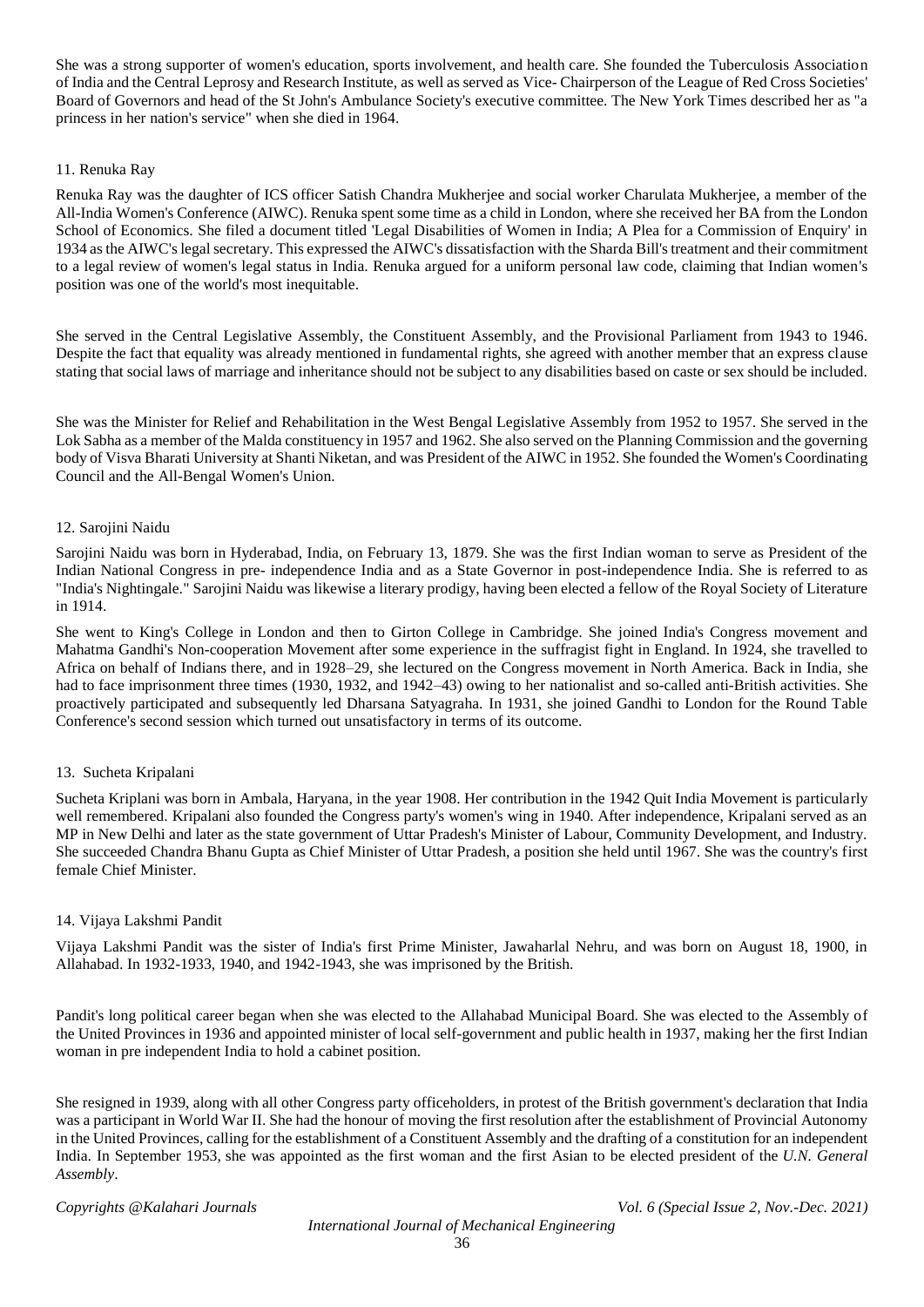#### 15.Annie Mascarene

Annie Mascarene was born in Thiruvananthapuram, Kerala, to a Latin Catholic family. She was one of the first women elected to the Travancore State Congress and served on the Travancore State Congress Working Committee for the first time. She was a key figure in the Travancore State's independence and merger with the Indian nation movements. She was imprisoned at several periods between 1939 and 1947 as a result of her political involvement. In the Indian general election of 1951, Mascarene was elected to the First Lok Sabha. She was Kerala's first female MP and one of just ten women elected to Parliament in those elections. She had briefly served as Minister in Charge of Health and Power prior to her election to Parliament in 1949-1950. She underlined the significance of centralization, but that it should be done later in the democratic process rather than at the start, when it can appear dictatorial.

Despite the great contributions of the women of the Constituent Assembly, we have struggled to realise and institutionalise women's positions in modern governance, despite their numerous achievements. Women's representation in the Lok Sabha has improved significantly from the first election, from 5% in the first election to a pitiful 14% presently. Since 1962, approximately half of India's 543 seats (48.4%) have failed to elect a single woman to the House of Commons, resulting in one of the country's most glaring gender prejudices.

According to published data, women's emancipation numbers in India have steadily improved in recent years. The rate of maternal mortality has decreased significantly in the country's health sector. The number of pupils enrolling in school has increased in the education sector. Despite the fact that women in India continue to demonstrate their ability and contribute more financially to society, many do not find themselves in elected positions of responsibility. Change, on the other hand, is on the horizon. It is a heartening fact that a number of women were elected to the House of Commons, the current government has selected women to significant positions in important ministries. When given the chance, Indian women have shown that they are more than capable of taking on leadership roles. From Sushma Swaraj's deft handling of the external affairs ministry during her last term to Nirmala Sitharaman's remarkable resolve during her tenure as defence minister and now finance minister, Indian women have demonstrated that they are more than capable of taking on leadership roles when given the chance. In 2018, there were only three women in the Cabinet, down from a high of six in 2014 and a low of three in 2015. Women's presence at the highest levels of government is thus a cause of concern. According to the Economic Survey of 2017-18, female elected members made up 44.2 percent of the total number of elected representatives in panchayati raj institutions. At the state level, however, women's representation is virtually nonexistent, particularly in the Hindi heartland.

# **GENDER EQUALITY, WOMEN'S EMPOWERMENT AND CONSTITUTIONAL PROVISIONS: THE INDIAN CONTEXT**

Articles 14 and 15 of the Indian Constitution, as well as Article 15(3), which authorises creating provisions for women, contain constitutional provisions that empower Indian citizens in general and women in particular. Articles 39, 42, 51(a), and 47 of the Indian Constitution have universally and specifically emphasised the needs of women from a variety of perspectives, including equal living and pay, maternity relief, the promotion of special care for the weaker sections in the fields of education and economy, nutrition and standard of living, and other issues affecting women. The issue of representation in the Panchayati Raj system is addressed in Articles 243D (3), 243T (3), and 243R (3) of the Indian Constitution.

The Hindu Code Bills have provided a new viewpoint and insight by pushing for several women's rights that have previously been denied. The Hindu Marriage Act of 1955, the Hindu Succession Act of 1956, the Hindu Minority and Guardianship Act of 1956, and the Hindu Adoption and Maintenance Act of 1956 were all approved by the Hindu Code Bills. Dr. Ambedkar's ideas and ideals are included into these four pieces of legislation. As a result, it is possible to argue that the Hindu Code Bill was responsible for these acts. Women now have full independence, as well as rights to adoption, succession, and property, which they previously did not have. In light of Ambedkar's significant contribution, Indian law is now able to maintain its progressive nature while keeping up with the rest of the world.

Dr. B.R. Ambedkar endeavoured to remove the barriers that have hindered women's advancement in India. By establishing a single Civil Code for Hindus, he laid the framework for a succession of concrete and sincere efforts, and his viewpoint has the potential to be expanded to other segments of Indian society in the future. Women were victims of a repressive, caste-based, and hierarchically constructed social order, according to Ambedkar. Gender relations, he claims, are artificially produced by socio-cultural forces, including Manusmriti, among others. In his books Females and Counter-Revolution and The Riddle of Women, Ambedkar illustrates Manu's treatment of women, echoing Simone De Beauvoir's observation that "women are formed, not born." On the status of women, he emphasised that Hindu attitudes and perspectives (Indian perspectives) towards women are shaped by Hindu personal laws based on shastras, caste, and endogamy, which serve as the foundation of Indian patriarchy and are preserved.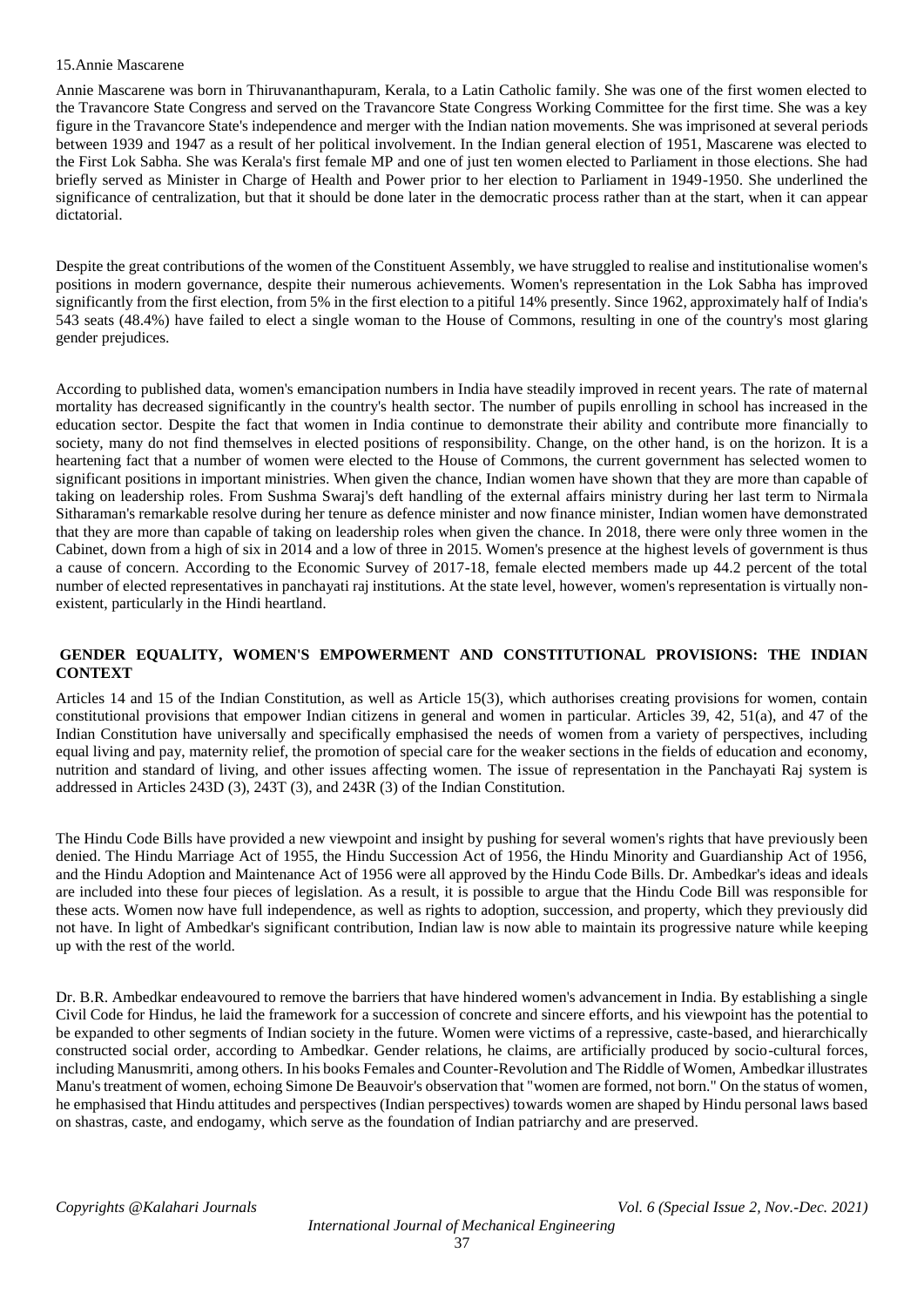#### **ON ROAD TO GENDER EQUALITY: CONTEMPORARY INDIA**

It is critical to deconstruct the existing social framework that was designed to keep women in their positions of subordination or submission. It may be possible thanks to the active participation of women from all walks of life. On topics such as the situation, health, and deficiency, among others, Vandana Shiva, Medha Patkar, and other well-known female activists are used. It was regrettable that those who fought for social change were frequently opposed by women themselves. Women are still trapped in a vicious circle of insecurity, male dominance, a lack of awareness of their own rights, and a lack of decision-making power to some extent today. The issue of women's social authorization must be addressed first and given the highest priority possible; only then will the phenomenon of women empowerment be realised. Engineering, medicine, advanced education, the Defence Academy, police management, politics, the Foreign Service, industry, and trade are just a few of the fields where women hold high-ranking positions of responsibility. Increased social workers, activists, and philosophers have contributed significantly to India's growth. As a result of a recent development and change to Article 243 (D) of the Indian Constitution, women would have more representation in Panchayati Raj. Women are entitled to 50 percent reservation in Panchayati Raj institutions under the requirements of this article. Apart from welfare measures pertaining to maternity leave, skill development, and nutritional schemes, the government has introduced provisions for a variety of types of training aimed at supporting self-employment and wage service among women in rural society, such as self-help groups.

#### **REVIEW OF LITERATURE**

The position assigned to women within a community can be used to determine the advancement of a civilization, and vice versa. One of the most effective techniques of appreciating a civilization's courage, as well as recognising its excellence and impact, is to do a historical study of women's position and status in that civilization. "The degree of independence granted to women in order to move about society and participate in its public life provides a good indication of the nature of its administration and allows us to determine how far it had realised the hard truth that women too have a giving to make in its growth and development," writes Altekar.

Any assessment of women's standing in culture must begin with an examination of the social structure, social construction, cultural norms, and value systems that shape social expectations for men and women's performance, as well as the roles and positions of women in any given society. The civilised system, family and association, marriage, and religious conventions, among other things, make up a society. They give men and women with a moral and ideological framework that governs their rights and obligations, as well as their social standing and role.

Similarly, there is a contradicting message to be received in the case of women. On the one hand, they are elevated to a place of honour in the scriptures. The gods, according to an old Sanskrit proverb, can only be discovered in regions where women are worshipped out of respect for them. In Indian society, it is widely held that a society will flourish if women rise to the top of the social ladder, contribute to the progress of the spirit of development, and are recognised as domestic legislators and sources of social life. Even God is said to be half man, half woman in Indian mythology, and revered as "ardh-nareshwara."

Women are characterised as faithful and self-sacrificing in Indian literature, but they are also described as disobedient and dangerous. When it comes to presenting Indian women, historians took a consistent essentialist approach. Although it was usually because her deeds were significant by male values, the infrequent Indian record or historical storey singled out a particular lady for exceptional politeness. Topics that were intertwined with women's lives, such as housekeeping duties and farming knowledge; spiritual customs and opinions; fruitfulness and domestic size; furnishings, jewels, and wear; legacy; and marriage and divorce, according to Geraldine Forbes, went largely unnoticed. In view of history written from the perspective of women, Woolf's observations on the mocking paradox of a woman's life are particularly apt. "She is immensely valuable in terms of imagination, but she is absolutely insignificant in terms of practicality; she infuses all of poetry, from beginning to end, and she is nearly completely absent from historical records." Many examples of moral principles and devotion to the advancement of civilization may be found throughout history, yet women have been subjugated due to the male-controlled home structure and other historical and political factors.

Women have been oppressed throughout history, but some have proven to be capable of foreseeing their own fate and rising to positions of leadership and control. However, without performing a field study of the country's archives and historical documents, a correct assessment of women's place and status in Indian history is impossible. To obtain a feel of what was going on in the real world, history would be an excellent resource. It would be impossible to provide a global assessment of women's place in Indian society and culture in general, and in politics in particular, without a historical perspective. Indian women, on the other hand, have advanced with the times for ages, demonstrating to the world that the hand that can rock the cradle; being a support system can lead the globe. The most essential and spectacular endeavour the world has ever seen is making a victory out of adversity. Women's status and location in civilisation is a true barometer of a society's cultural, religious, social, and spiritual standing.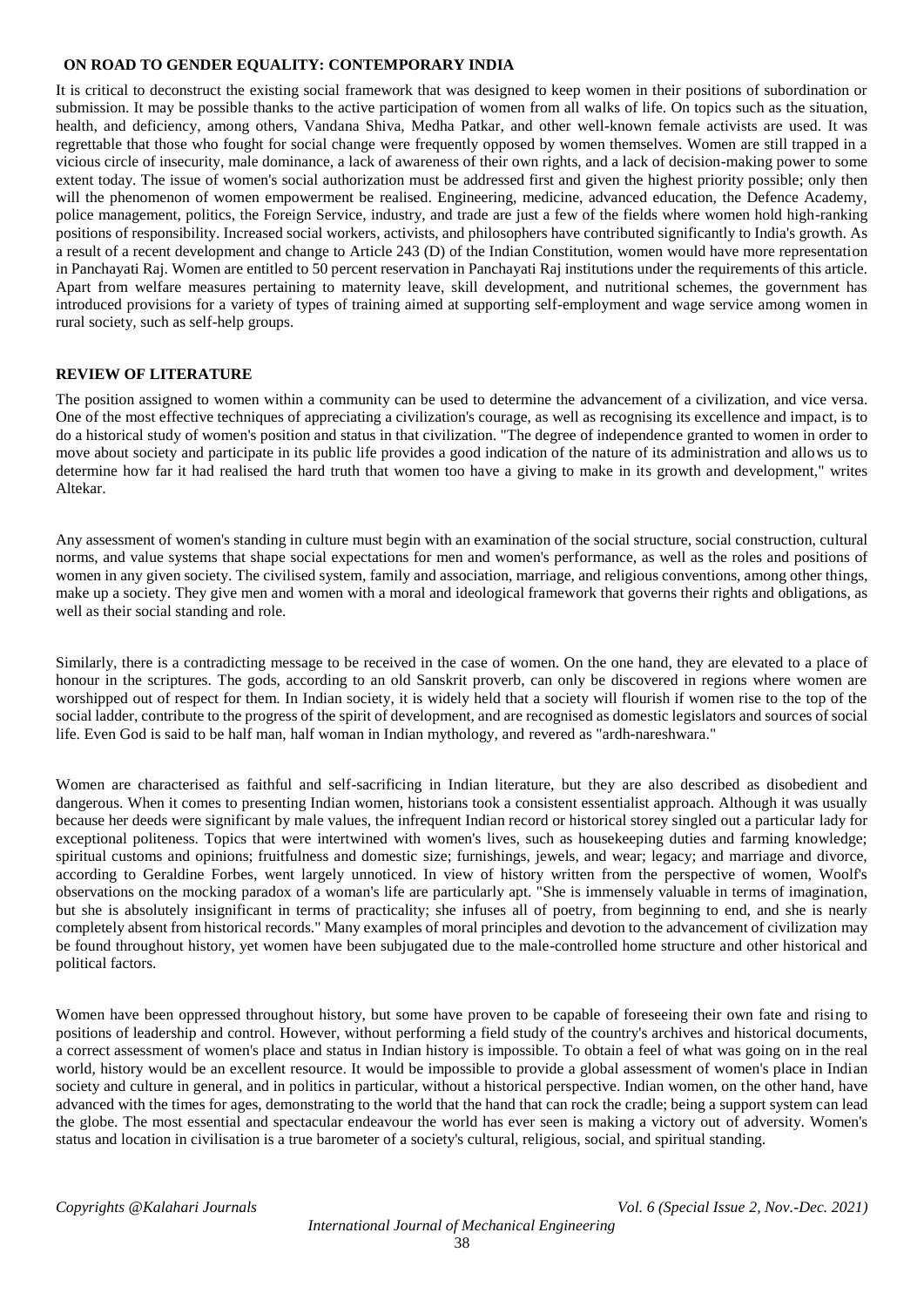#### **CONCLUSION**

Ambedkar's perspective on female equality is critical to India's social and economic transformation. Women in India have made major contributions to the nation-building process. An examination of Indian Constituent Assembly debates sheds light on how women and women's issues have influenced and shaped the Indian Constitution. The women members of the Indian Constituent Assembly spoke out in support of minority rights, against reservation, and for an independent judiciary. The speeches of the women visionaries including those of Durgabai Deshmukh, Rajkumari Amrit Kaur, Begum Aizaz Rasul, Renuka Ray, and Purnima Banerji, as well as well-known figures like Sarojini Naidu and Vijayalakshmi Pandit can still be found in archives. An examination of India's attempts to empower women, based on concrete evidence, indicates that our progress is still restricted. Women, on the other hand, must speak up for themselves. Women's self-confidence, right to self-determination, access to opportunities and capital, ability to take control of their life both within and outside the house, and power to influence positive change in society are all factors that can contribute to women-centered change. When it comes to altering a patriarchal, endogamic, and hierarchical society, there is a lot of concern about gender equality and rights for the disadvantaged and marginalised. Effective women's engagement and collective consciousness are necessary to ensure gender fairness, as represented in the spirit of our Indian constitution. 'The fight is not for woman's status, but for human worth... for cosmic harmony, which never comes till woman comes,' as Justice Krishna Iyer (p.31) rightly put it.

#### **REFERENCES**

- 1. S. Altekar, *The Position of Women in Hindu Civilization - From Prehistoric Times to the Present Day,* Motilal Banarsidass Publishers, New Delhi, 1959, p. 2
- 2. Sushma Sood, *Violence Against Women*, Arihant Publishers, Jaipur, 1990, p.12.
- 3.*The Indian Express*, July 23, 1997, New Delhi.
- 4. Hema Lata Swarup, "Ethnicity, Gender, and Class," International Conference of Historians of the Labour Movement, Europa Verlag, Vienna, 1993, p.1.
- 5. Geraldine Forbes, *The New Cambridge History of India: Women in Modern India*, Cambridge University Press, New Delhi, 1998, p.1.
- 6. Virginia Woolf , *A Room of One's Own*, Penguin, London, 1945, p. 3.
- 7. Pitam Singh, *Women Legislators in Indian Politics,* Concept Publishing Company, New Delhi, 2003, p.23.
- 8. Hansa Mehta, "*Indian Women*," Butala & Company, Delhi, 1981, p.65
- 9. Majumdar Ramesh Chandra, "Ideal and Position of Indian Women in Domestic Life", Great Women of India, Calcutta, 1982, p.5.
- 10. Draft National Education Policy (2019), [[online:web] accessed online on 24 October 2019 URL:https://innovate.mygov.in/wpcontent/uploads/2019/06/mygov15596510111.pdf
- 11.Global Gender Gap Report (2018)Online: web] Accessed 22 October 2019 URL: https://www.weforum.org/reports/the-globalgender-gap-report-2018
- 12. Indian Economic Survey (2018 2019),[Online:web]Accessed on 22 October 2019 URL: https://pib.gov.in/newsite/PrintRelease.aspx?relid=191213
- 13.NCRB (2016), "Crimes in India," [online:web] retrieved on 24 October 2019, URL: http://ncrb.gov.in/StatPublications/CII/CII2016/pdfs/NEWPDFs/Crime% 20in% 20India% 20-% 202016% 20Complete% 20PDF% 20291117.pdf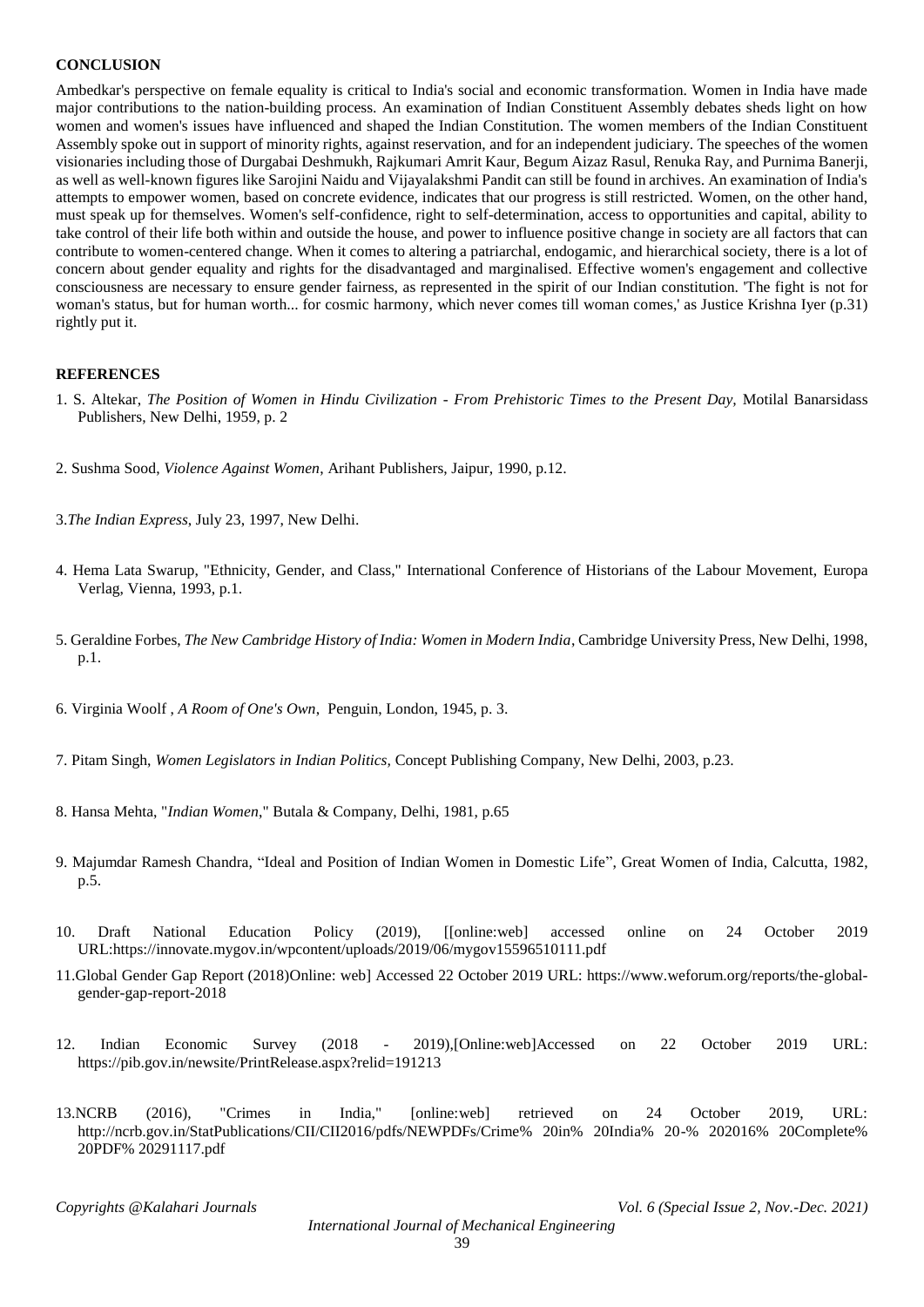- 14. UNESCO (1995), " Women, Education, and Empowerment: Pathways to Autonomy " [Online: web] Accessed 22 October 2019 URL: http://www.unesco.org/education/pdf/283 102.pdf
- 15. UN Women Annual Report (2018- 2019),[Online: web] Accessed 22 October 2019 URL https://www2.unwomen.org/- /media/annual%20report/attachments/sections/library/2019/un-womenannual-report-2018-2019-en.pdf?vs=4621
- 16. Dr. Baba Saheb Ambedkar: Writings and Speeches (1987), Vol. 1, "Women and Counter Revolution," "Riddles of Hindu Women," Maharashtra Government's Department of Education.
- 17. V. Bhushan Rawat (2007), "Ambedkar as a Human Rights Defender" [Online:web] Accessed 24 October 2019 URL: https://www.countercurrents.org/rawat051207.htm
- 18. Neha Chauhan (2019), "How gender-based violence in India continues to rise," [online:web] accessed on 23 October 2019 URL:https://yourstory.com/socialstory/2019/09/gender-violence-india
- 19.Satyajit Das (2015), " Ambedkar and women's rights: An analysis ", International Research Journal of Interdisciplinary and Multidisciplinary Studies (IRJIMS), 1(1), 191-195.
- 20.H. Gorringe (2018), "Afterword: Gendering Caste: Honor, Patriarchy, and Violence," [Online online], retrieved on October 24, 2019, URL: http://journals.openedition.org/samaj/4685.
- 21.V.R. Gunjal (2012), "Dr. Babasaheb Ambedkar and Women Empowerment," Social Work, Vol. 1, No. 1, pp. 84-85, 2012.
- 22. Rege et. al., Intersections of Caste and Gender, Review of Women Studies, May 2013. Economic and Political Weekly 48(18):35-36
- 23. Manisha Gupte, "The Concept of Honour: Caste, Ideology, and Patriarchy in Rural Maharashtra.", May 2013. Economic and Political Weekly 48(18):72–81
- 24. Pooja Kapoor (1997), " Women Empowerment " [Online: web] Accessed 22 October 2019 URL: https://amity.edu/UserFiles/aibs/cb93Article-VII percent 20
- 25.Dhananjay Keer (1987) "Ambedkar: Life and Mission"" Popular Prakashan, Bombay.
- 26. Bankim Chandra Mandal (2011), "Dr. B.R. Ambedkar: A Champion of Women's Rights and Empowerment," Voice of Dalit, 4(1), 79-90.
- 27. Meenakshi, Moon, and Pawar Urmila (1989),"We Made History Too: Women in the Early Untouchable Liberation Movement," South Asian Bulletin, 9: 69.
- 28. Narake, Kasare. et al. , Dr. Babasaheb Ambedkar Writings and Speeches, Vol.3 [Online: web ] Accessed 22 October 2019 URL: [https://www.mea.gov.in/Images/attach/amb/Volume 17 02.pdf](https://www.mea.gov.in/Images/attach/amb/Volume%2017%2002.pdf)
- 29. K.B. Usha, "Dr. B.R. Ambedkar: The Champion of Women's Rights,"available at samjukta.info/site/node/225.
- 30. P. Velaskar, (2016). A feminist sociological perspective to the intersection of caste, class, and gender. 389–414, Contributions to Indian Sociology, 50(3).